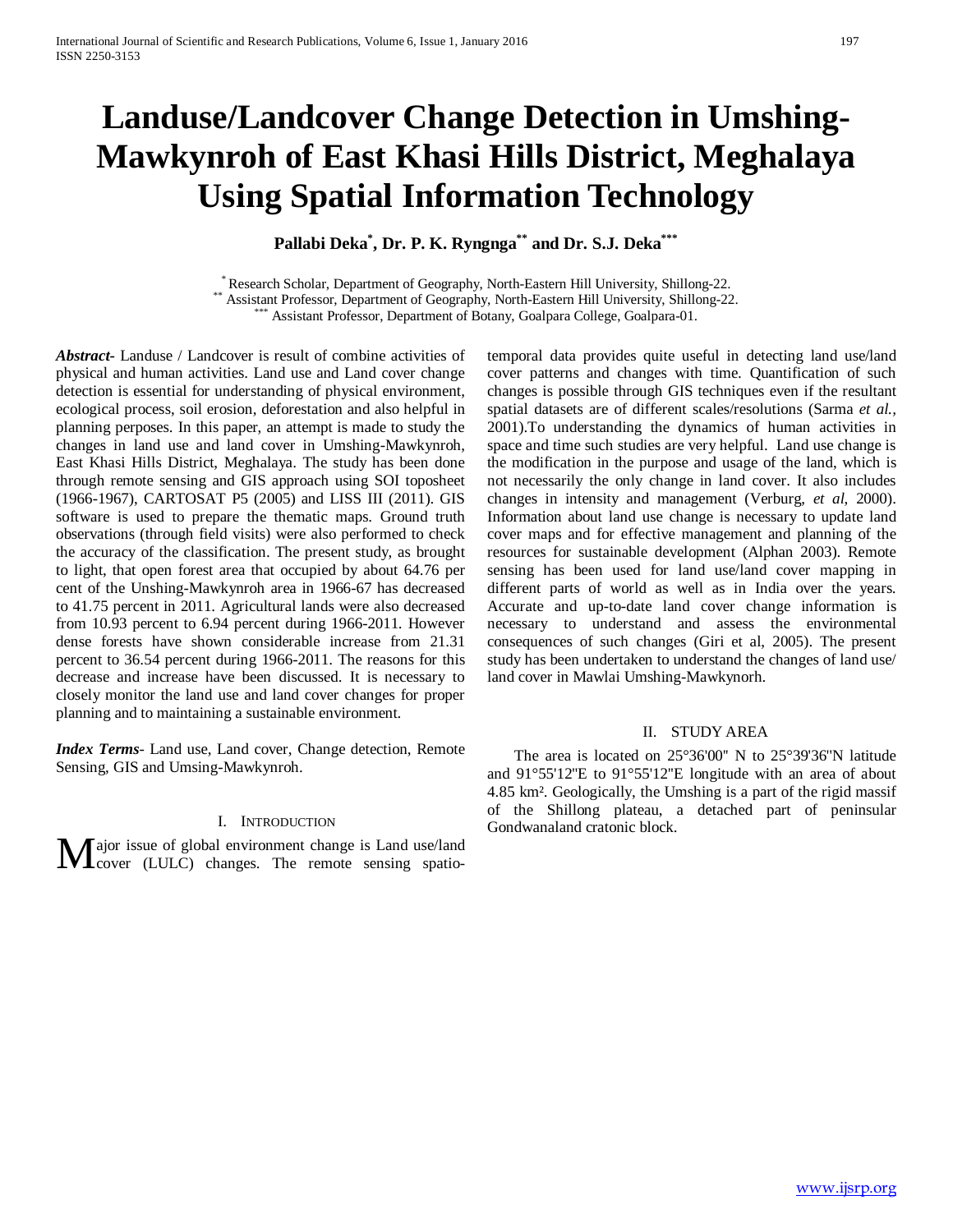

UMSHING-MAWKYORH

## III. OBJECTIVES

 The aim of this study is to produce a land use/land cover map of Umshing-Mawkynorh to detect the changes that have taken place over a given period using change detection method.

### **The objectives are:**

- I. To find out the factors responsible for LULC change.
- II. To prepare a LULC map and to detect the changes of the area.
- III. To find out the rate of changes and extent LULC change in the study area.

#### IV. DATA USED

 For detecting the changes in LULC, CARTOSAT P5 2005 and 2011 have been used along with the Survey of India (SOI) topographical map with scale 1:50000.

## V. METHODOLOGY

 Toposheet has been geo-referenced and base map is prepared from SOI toposheet with 1:50,000 scale using ArcGIS 9.3 software. Study area has been extracted from imageries of CARTOSAT P5 2005 and LISS III 2011. Landuse/landcover classes are digitized from topopsheet and imageries in ArcGIS. Change detection analysis has been done comparing the area occupied by different landuse classes from toposheet and imageries using simple comparative method.

### VI. RESULTS AND DISCUSSIONS

 An important application of Remote Sensing technology is change detection. Change detection gives us information about temporal changes of LULC of an area. In this study detailed informations of LULC were obtained from two set of data for analysis of change detection to find out the changes that have occurred in 1996-97, 2005 and 2011.the changes between the three years of attribute informations were tabulated in details.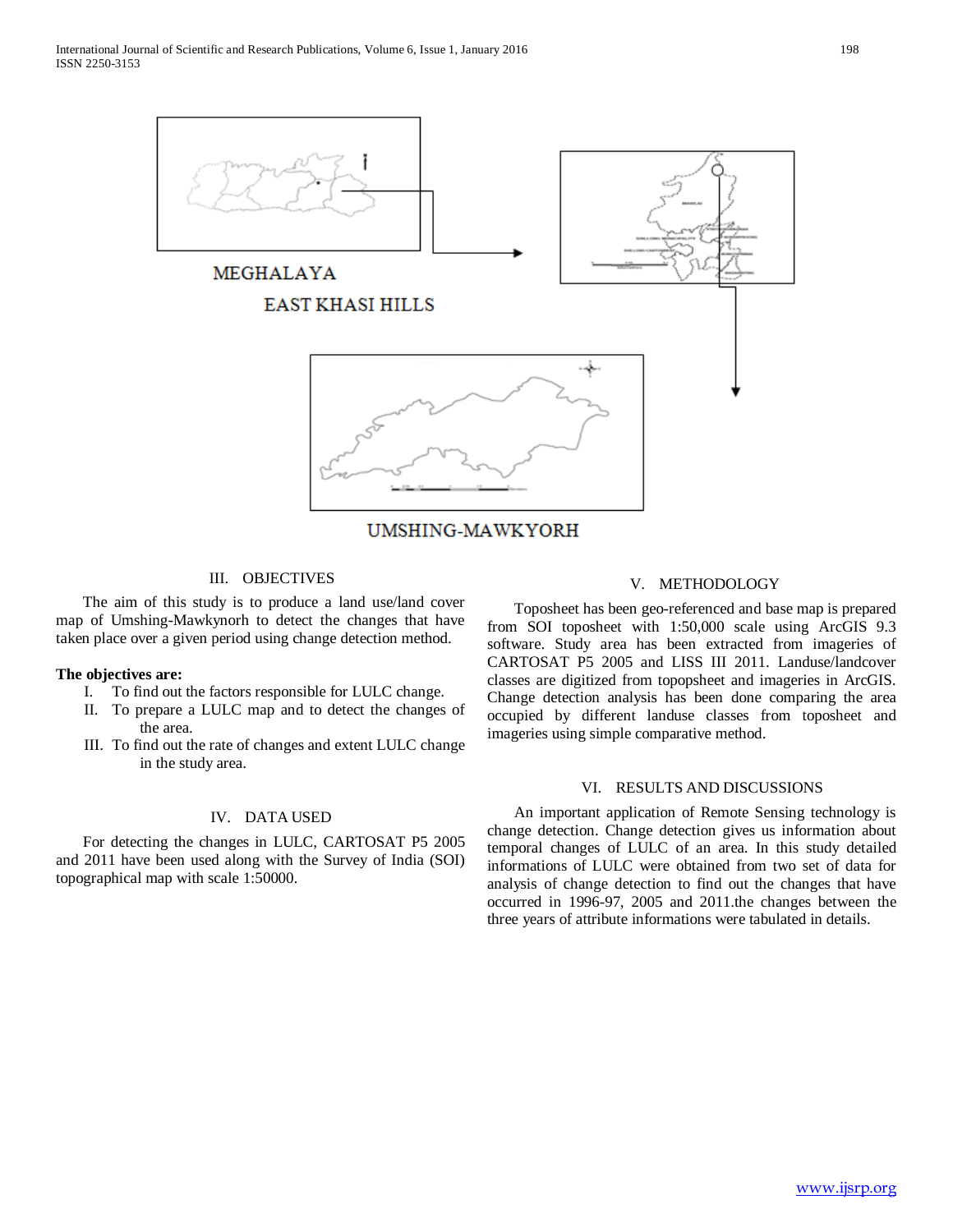

**Table 1: Landuse/landcover of 1966-76**

| Area in Sq.km | Area in % |  |  |  |  |  |
|---------------|-----------|--|--|--|--|--|
| 0.080         | 1.647     |  |  |  |  |  |
| 0.343         | 7.063     |  |  |  |  |  |
| 2.551         | 52.512    |  |  |  |  |  |
| 1.663         | 34.251    |  |  |  |  |  |
| NEHU CAMPUS   |           |  |  |  |  |  |
| 0.054         | 1.128     |  |  |  |  |  |
| 0.041         | 0.856     |  |  |  |  |  |
| 0.029         | 0.607     |  |  |  |  |  |
| 0.072         | 1.499     |  |  |  |  |  |
| 0.021         | 0.434     |  |  |  |  |  |
|               |           |  |  |  |  |  |

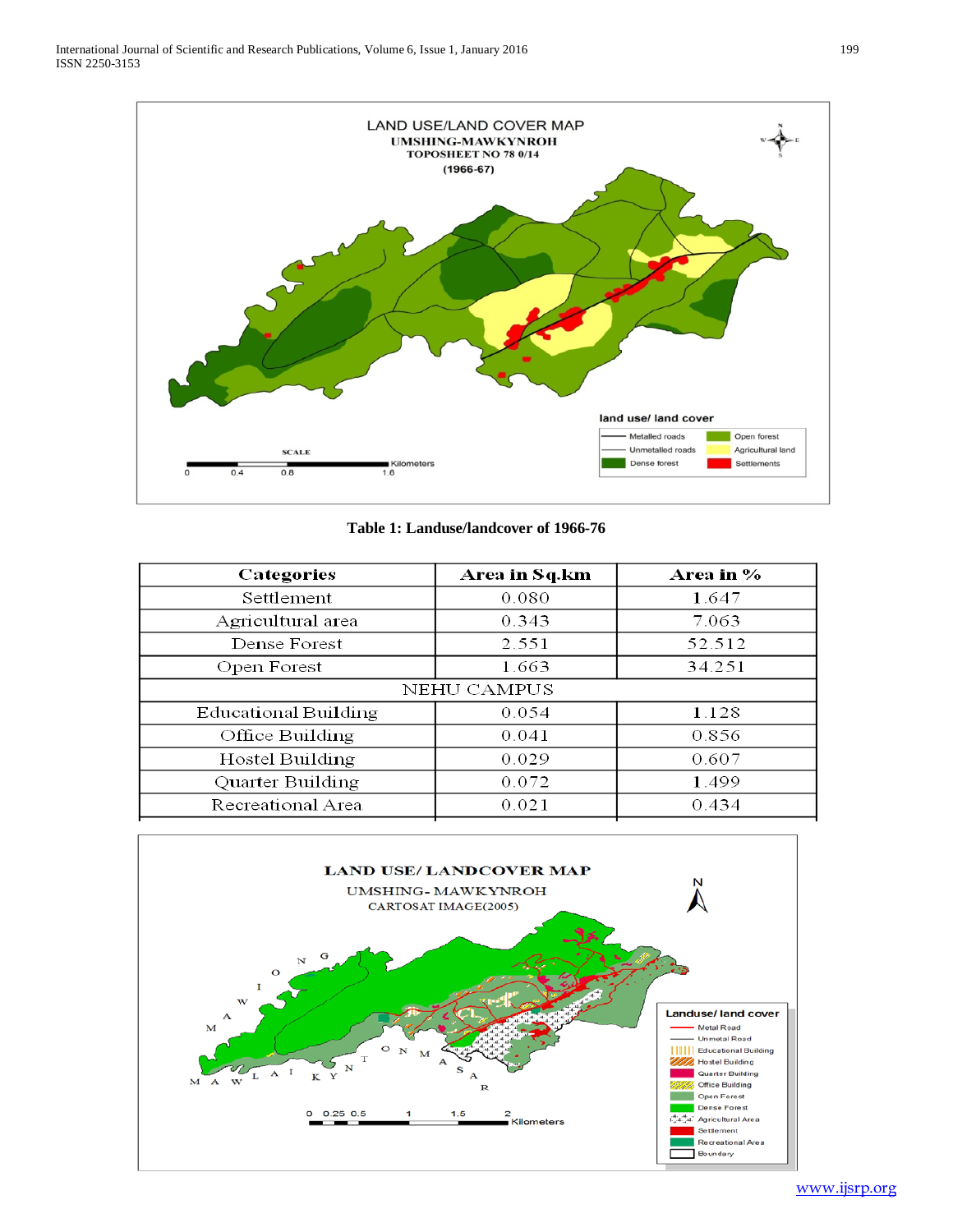

**Table 2: Landuse/landcover of 2005**

| Categories        |               |           |
|-------------------|---------------|-----------|
|                   | Area in Sq.km | Area in % |
| Dense forest      | 1.034         | 21.313    |
| Open forest       | 3.144         | 64.769    |
| Settlements       | 0.144         | 2.986     |
| Agricultural land | 0.530         | 10.930    |
| Total             | 4.854         | 100       |

# **Table 3: Landuse/landcover of 2011**

| Categories                  | Area in sq.km | Area in % |  |  |  |
|-----------------------------|---------------|-----------|--|--|--|
| Agricultural area           | 0.339         | 6.949     |  |  |  |
| Settlement                  | 0.168         | 3.451     |  |  |  |
| Open forest                 | 2.041         | 41.756    |  |  |  |
| Dense forest                | 1.786         | 36.547    |  |  |  |
| NEHU CAMPUS                 |               |           |  |  |  |
| Hostel building             | 0.041         | 0.843     |  |  |  |
| Quarter building            | 0.166         | 3.395     |  |  |  |
| Office building             | 0.045         | 0.938     |  |  |  |
| Educational building        | 0.070         | 1.449     |  |  |  |
| Building under construction | 0.039         | 0.801     |  |  |  |
| Swampy area                 | 0.014         | 0.301     |  |  |  |
| Pond                        | 0.019         | 0.405     |  |  |  |
| Play ground                 | 0.113         | 2.313     |  |  |  |
| Land with scrub             | 0.041         | 0.846     |  |  |  |
| Total Area                  | 4.889         | 100       |  |  |  |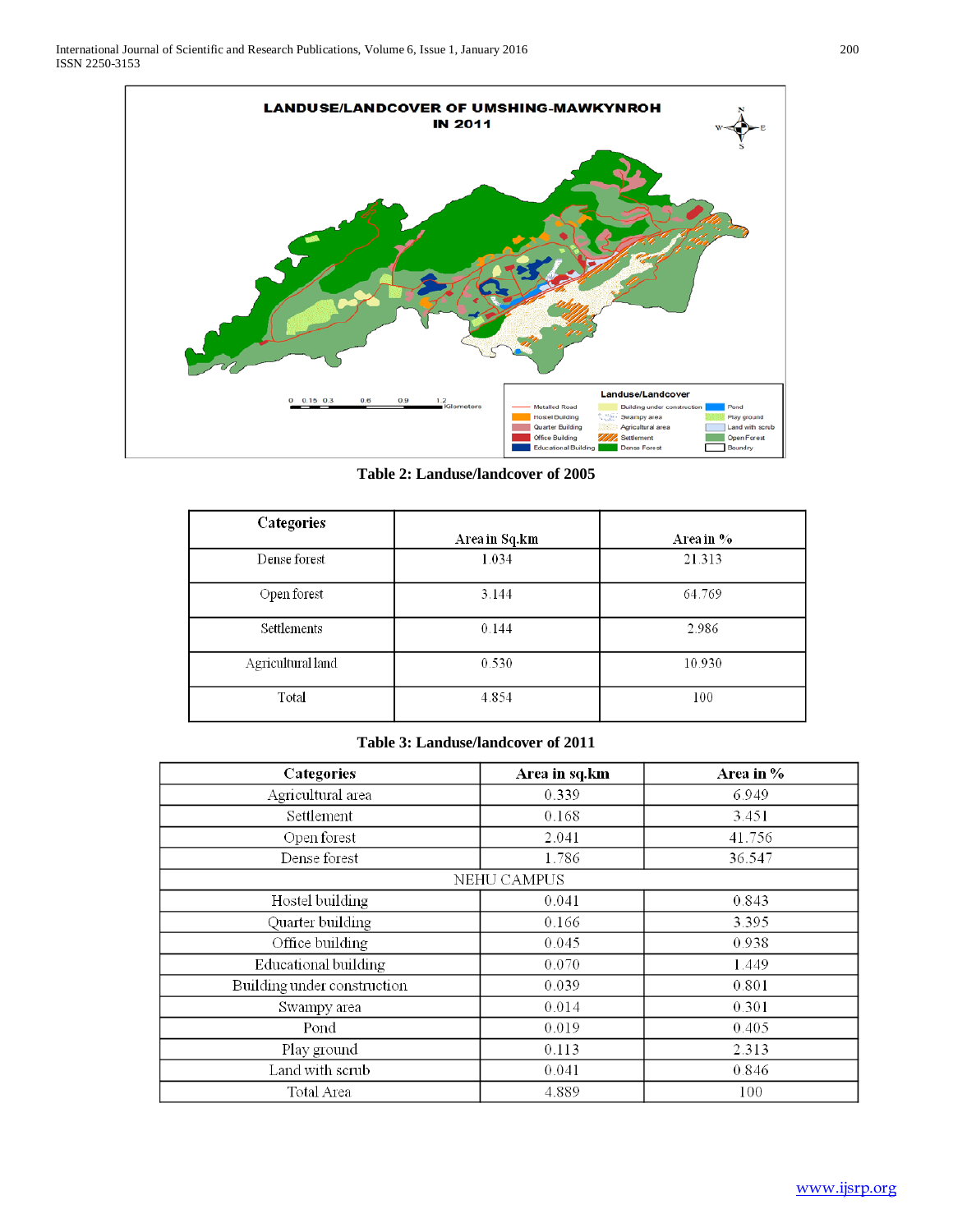